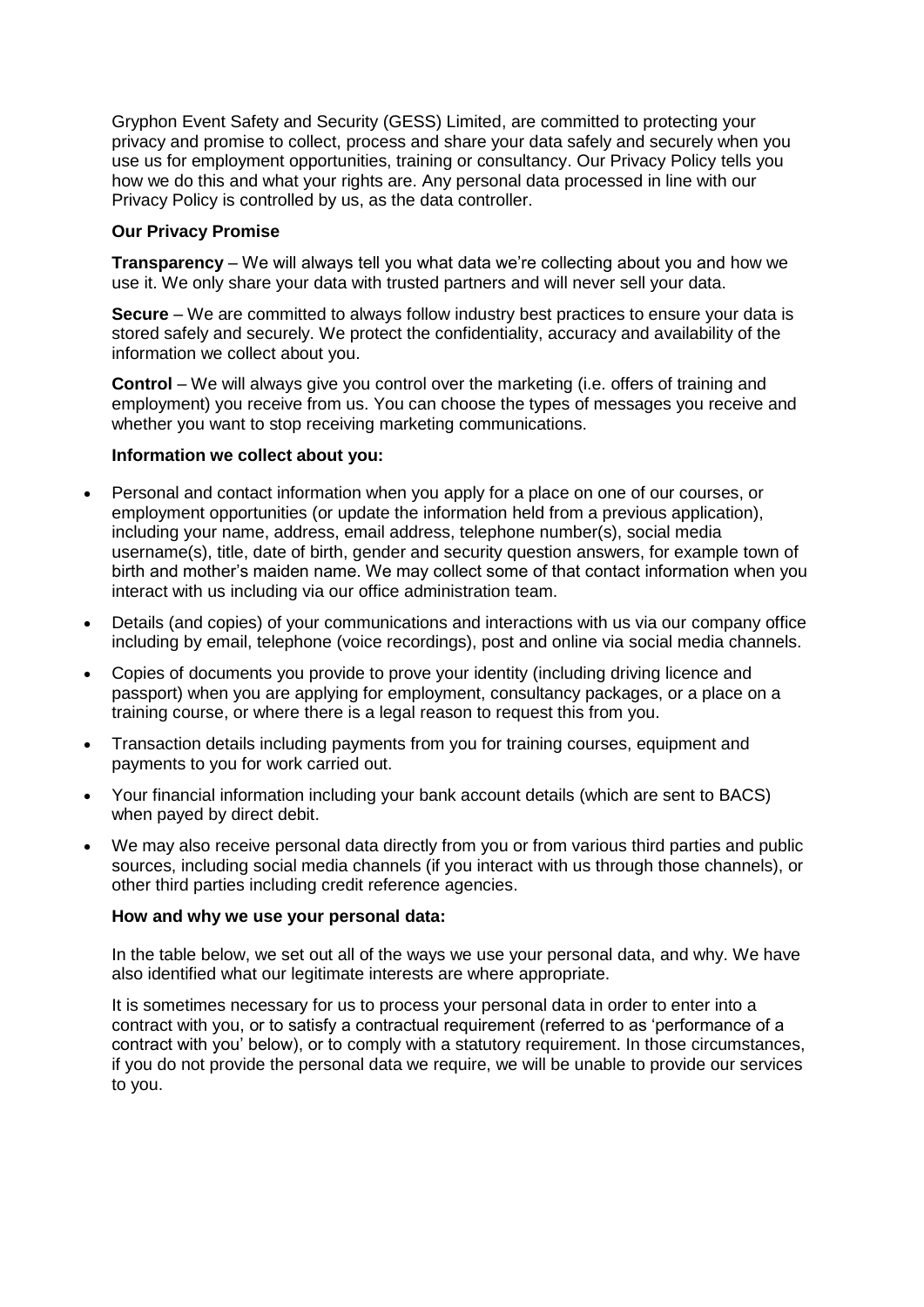# **Table of how we use your data and why:**

|                                              | How we use your personal data:                                                                                                                                                                                                          | Why we use your personal data:                                                                                                                                                             |
|----------------------------------------------|-----------------------------------------------------------------------------------------------------------------------------------------------------------------------------------------------------------------------------------------|--------------------------------------------------------------------------------------------------------------------------------------------------------------------------------------------|
| Application for<br>training or<br>employment | We use your personal and<br>contact information to register<br>you as a learner.                                                                                                                                                        | Necessary for the performance of<br>a contract with you.                                                                                                                                   |
|                                              | We collect financial information<br>if you use a payment card or set<br>up paying by direct debit.                                                                                                                                      |                                                                                                                                                                                            |
| Eligibility                                  | The personal details you provide<br>at the time of application and,<br>where relevant, any identity<br>documents you have provided to<br>check whether you are eligible<br>for training or employment.                                  | Necessary for compliance with a<br>legal obligation.                                                                                                                                       |
|                                              | For example, when your<br>application is received we have<br>an automated process in place<br>to verify that the details you<br>provide are correct and to verify<br>you are over 16, and that you<br>are a UK or Isle of Man resident. |                                                                                                                                                                                            |
| Verification                                 | We may require copies of<br>documents to verify your identity<br>where we are required by law to<br>provide assistance, or in order<br>to comply with any request you<br>may make regarding training or<br>employment.                  | Necessary for compliance with a<br>legal obligation.                                                                                                                                       |
| Attending our<br>training courses            | We use the personal and<br>contact information provided by<br>you and the transaction details<br>about your purchases, to<br>provide other services to you.                                                                             | Necessary for the performance of<br>a contract with you.                                                                                                                                   |
| Managing your<br>data                        | We use your personal and<br>contact information, financial<br>information, and transaction<br>details about your purchases, to<br>manage your account, to<br>contact you regarding training,<br>and to pay for work.                    | Necessary for the performance of<br>a contract with you.                                                                                                                                   |
| Communicating<br>with you                    | We use the personal and<br>contact information provided by<br>you, copies of your<br>communications with us and, in<br>some circumstances,<br>transaction details, to manage<br>our relationship with you.                              | Necessary for the performance of<br>a contract with you.<br>Necessary to comply with a legal<br>obligation.<br>Necessary for our legitimate<br>interests (to keep our records<br>updated). |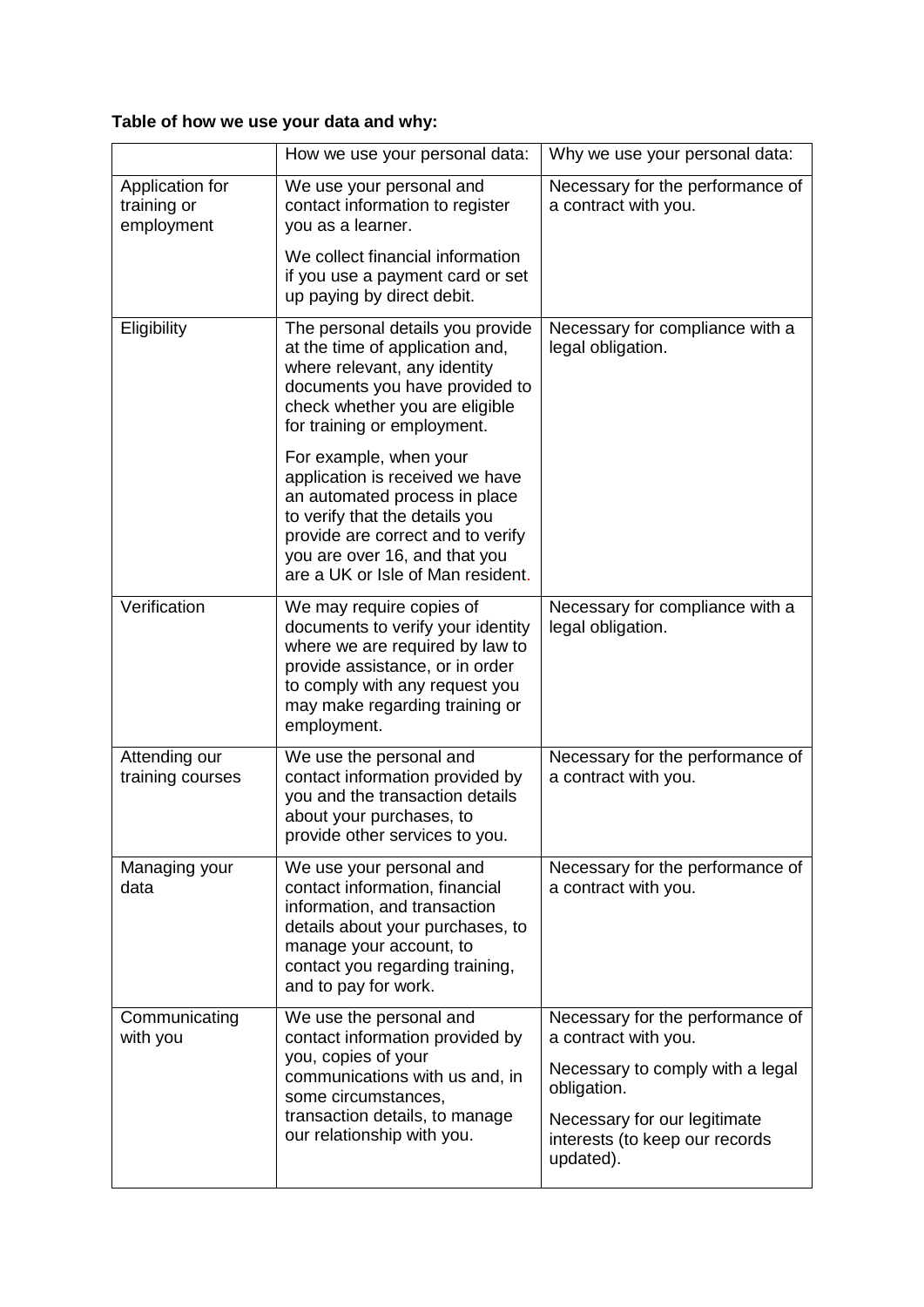|                         | For example:                                                                                                                                                                                                                                                                                                                                     |                                                                                                                                                                |
|-------------------------|--------------------------------------------------------------------------------------------------------------------------------------------------------------------------------------------------------------------------------------------------------------------------------------------------------------------------------------------------|----------------------------------------------------------------------------------------------------------------------------------------------------------------|
|                         | to notify you about changes to<br>our Account Terms or Privacy<br>Policy; to communicate with you<br>in response to any query,<br>request or complaint you may<br>have including by email or<br>telephone, and whether relating<br>to any training that you have<br>purchased from us or otherwise.                                              |                                                                                                                                                                |
| Staff training          | We use copies of your<br>communications with us<br>(including voice recordings) in<br>order to train our staff.                                                                                                                                                                                                                                  | Necessary for our legitimate<br>interests (to ensure that we are<br>able to provide the best service<br>to you).                                               |
| Market research         | We may use the personal and<br>contact information you have<br>provided to ask you to take part<br>in market research or a survey.<br>We also use the results of any                                                                                                                                                                             | Necessary for our legitimate<br>interests (to assess and improve<br>our service and business).                                                                 |
|                         | surveys or market research that<br>you undertake to improve our<br>website, or our service.                                                                                                                                                                                                                                                      |                                                                                                                                                                |
| <b>Technical issues</b> | If you contact us about an issue,<br>we may use technical<br>information, and personal and<br>contact information to administer<br>and protect our business and<br>this website (including<br>troubleshooting, data analysis,<br>testing, system maintenance,<br>support, reporting and hosting of<br>data).                                     | Necessary for our legitimate<br>interests (for running the<br>business, the provision of<br>administration and IT services,<br>security and fraud prevention). |
| Experience              | We use information about your<br>use of our website, and (in some<br>circumstances) your personal<br>and contact information, and<br>other relevant information that<br>we receive from you or third<br>parties, to deliver relevant<br>website content, and other direct<br>marketing to you, and to<br>manage the delivery of that<br>content. | Necessary for our legitimate<br>interests (to ensure that you are<br>shown relevant content based on<br>your use of our website).                              |
|                         | For example, we may display<br>relevant notifications to you<br>based on your use of our<br>website.                                                                                                                                                                                                                                             |                                                                                                                                                                |
| Publicity               | We may use your personal and<br>limited contact information in<br>any publicity materials provided                                                                                                                                                                                                                                               | Your consent.                                                                                                                                                  |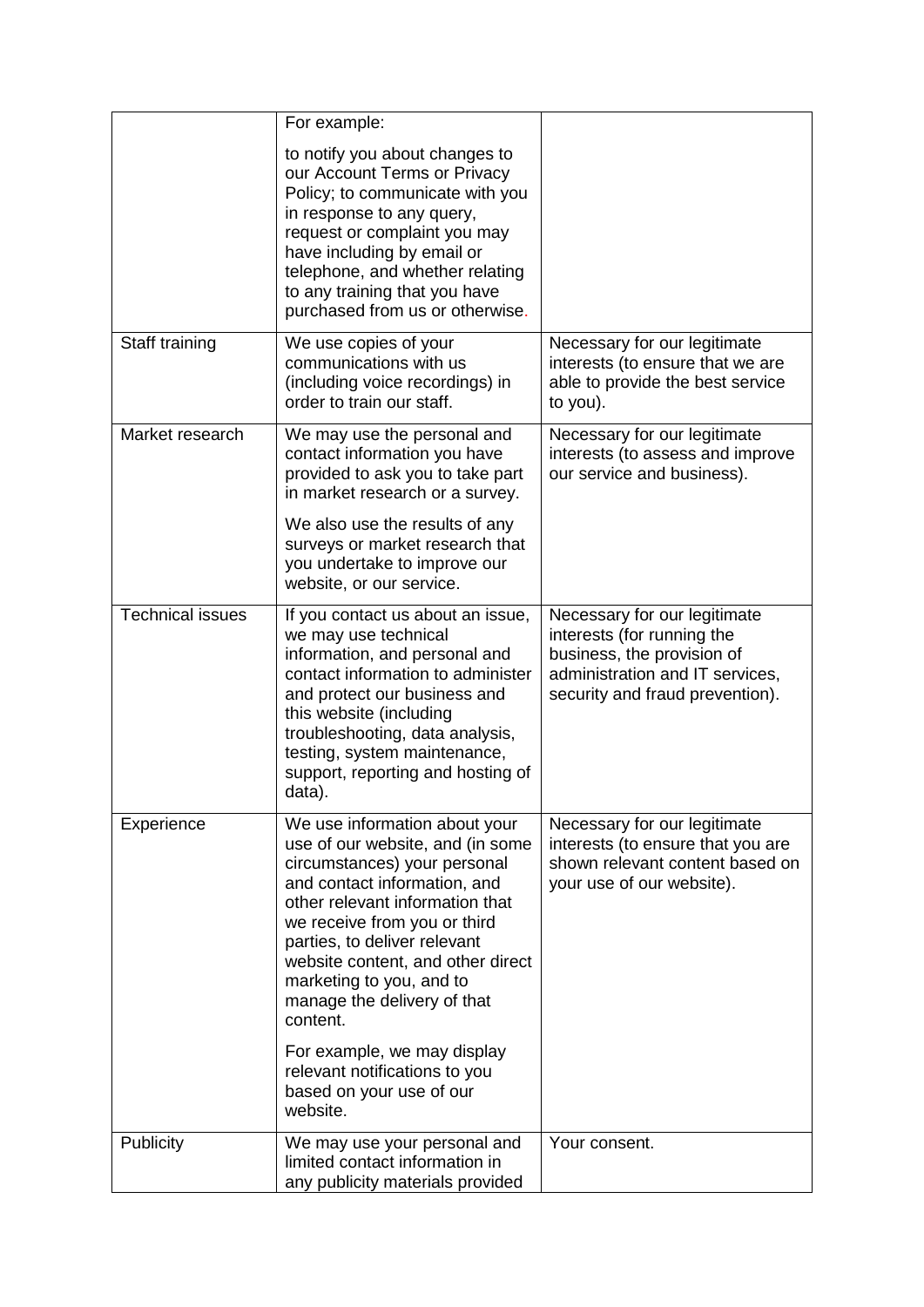|                          | that you have given your<br>consent.                                                                                                                                                                                                                                                                                                                |                                                                                                                                                                               |
|--------------------------|-----------------------------------------------------------------------------------------------------------------------------------------------------------------------------------------------------------------------------------------------------------------------------------------------------------------------------------------------------|-------------------------------------------------------------------------------------------------------------------------------------------------------------------------------|
| Regulatory<br>compliance | We may use your personal and<br>contact information, financial<br>information, information about<br>any transaction between you<br>and us, information about your<br>use of our website, or technical<br>information, to enable us to<br>comply with our legal and<br>regulatory obligations, and<br>employer protection measures.                  | Necessary to comply with a legal<br>obligation.                                                                                                                               |
| Fraud prevention         | We may use your personal and<br>contact information, financial<br>information, information about<br>any transaction between you<br>and us, information about your<br>use of our website, or technical<br>information, in order to<br>undertake analysis for the<br>purposes of identifying and<br>dealing with any fraud or<br>fraudulent activity. | Necessary to comply with a legal<br>obligation.<br>Necessary for our legitimate<br>interests (to ensure that<br>transactions and interactions with<br>us are not fraudulent). |
| Queries                  | We may use your personal and<br>contact information, financial<br>information, information about<br>any transaction between you<br>and us, information about your<br>use of our website, or technical<br>information for the purpose of<br>dealing with any request,<br>complaint or query from you.                                                | Necessary to comply with a legal<br>obligation.<br>Necessary for our legitimate<br>interests (to respond to you and<br>to deal with any request you may<br>have).             |

# **How we can use your personal data for direct marketing:**

We can send you marketing communications through a number of different channels. You will receive direct marketing by email if you have attended one of our training courses or have accepted paid work with us. If you have connected with us through our website and have either consented to receive such email marketing and/or have not asked us to stop sending direct marketing by email to you.

# **How to opt out of direct marketing**

You can opt out from receiving direct marketing communications and notifications from us at any time. There are various ways you can do this:

- To stop receiving marketing by email:
	- o Email us stating that you no longer wish to receive any further marketing or notifications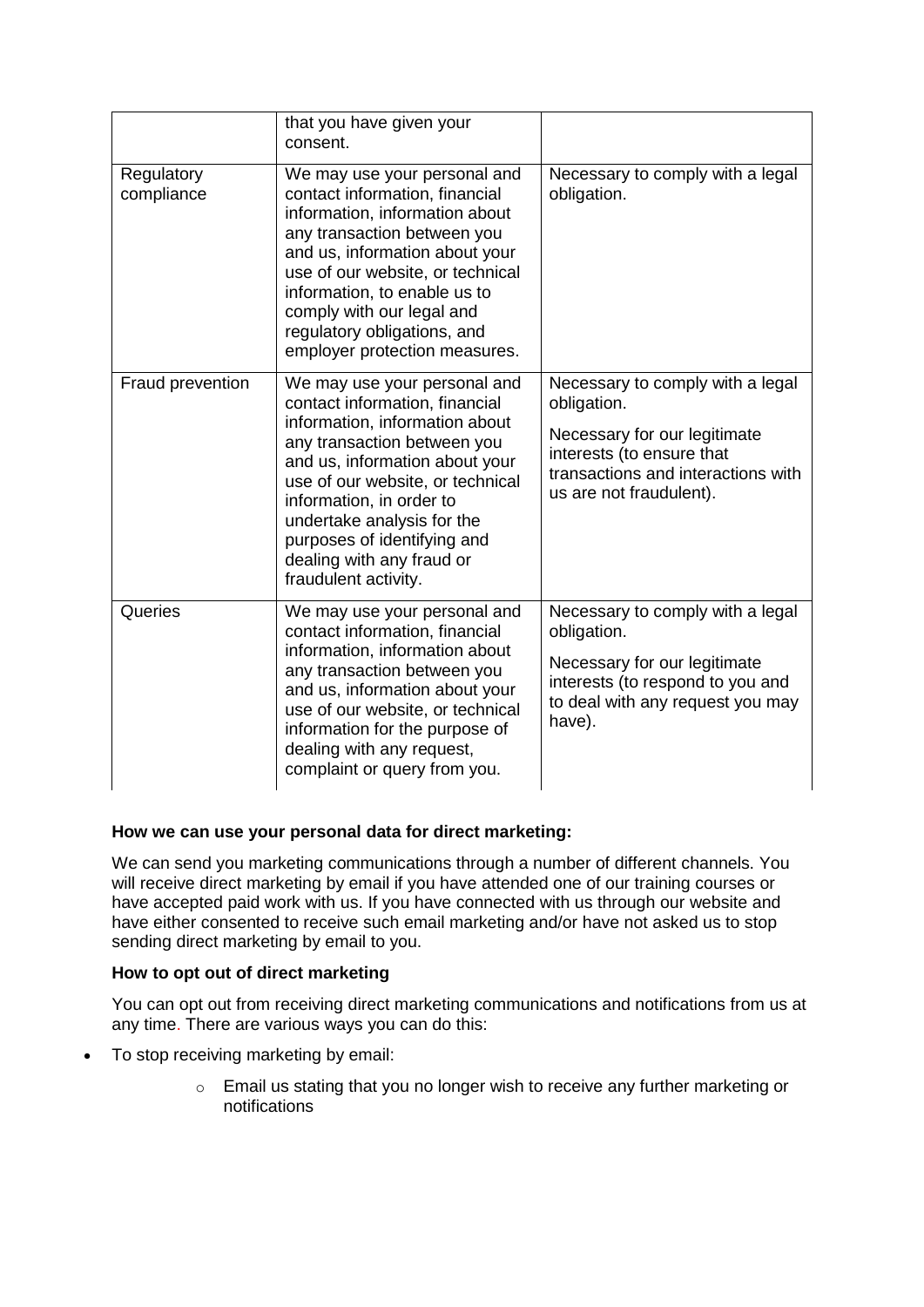- To stop receiving notifications via social media groups on your mobile device:
	- $\circ$  Request that the group administrator removes you from the group via email.
- [Write to us](https://www.national-lottery.co.uk/privacy-policy#contactus)

# **How can I stop my personal data being used for direct marketing?**

If you would like us not to use your personal data to personalise marketing to you, you can notify us of this request by emailing the office on [info@gryphonsecurity.co.uk](mailto:info@gryphonsecurity.co.uk) If you choose to stop personalised direct marketing, you will continue to receive marketing communications and notifications from us. However, they will not be personalised to you.

To stop all direct marketing (including both marketing communications/notifications and personalisation) you must opt out of both. Please note that our systems may take up to 72 hours to update after changing your preferences.

#### **Sharing your information with our partners**

We may share your data with our partners/other agencies that we work with on a subcontractor basis.

### **How we share your data with third parties:**

We sometimes share the data we collect from you with the following trusted third parties:

- Banks and payment providers to set up a direct debit/debit on your account, to pay wages to you and to obtain payment of any amounts due to us.
- Our IT system providers in order to provide software to set up communications providers and to provide our systems to us, including for the purposes of hosting, support and software licensing.
- Marketing service providers to allow us to send email communications (including, for example, Whatsapp, Twitter, Instagram etc.)
- Social media platforms for the purpose of targeted advertising.
- Professional advisers including lawyers, bankers, auditors and insurers for the purposes of providing consultancy, banking, legal, insurance and accounting services.
- Police or other such regulatory authority as part of an investigation or otherwise for legal or regulatory purposes.
- Dispute Resolution agencies for the purposes of dealing with any complaints.
- Credit reference agencies for the purpose of checking the details that you have provided us with are correct and to comply with our regulatory obligations.
- Auditors to audit our systems and transactions for the purposes of ensuring efficiency, or regulatory or contractual compliance.
- UK law enforcement agencies for the purposes of ensuring that we comply with the law and have adequate security measures in place.
- We will disclose your personal information to third parties if we are under a duty to disclose or share your personal data in order to comply with any legal or regulatory obligation or request. We do this in order to protect our rights, property or safety of our clients, employees or others. This includes exchanging information with other companies and organisations for the purposes of fraud protection and credit risk reduction.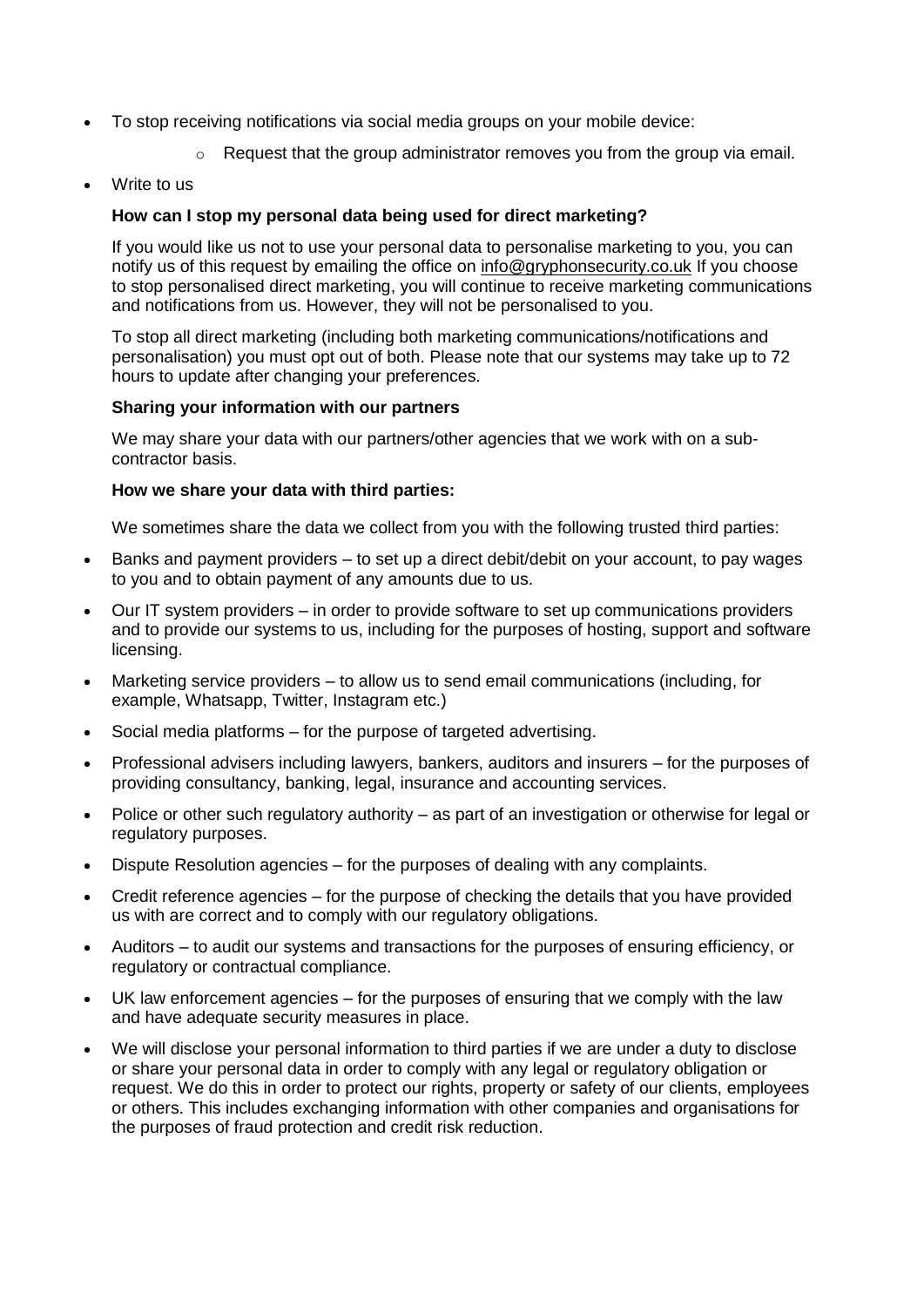### **How we protect your personal data:**

We have put various measures in place to protect your personal data:

- We are independently certified to a number of industry recognised standards, including ISO 9001:2015 which helps us maintain the highest levels of data security across our entire business.
- Our entire site is accessed using https rather than http, meaning that all information that is sent and received is encrypted for additional security. You can see this in the address bar of your browser.
- As described in this Privacy Policy, we may in some instances disclose your personal data to third parties. Where we do, we require that third party to have appropriate technical and organisational measures in place to protect your personal data. However, in some instances we may be compelled by law to disclose your personal data to a third party, and have limited control over how it is protected by that party.

Your personal data may be processed outside the European Economic Area (EEA) – including by staff operating outside the EEA who work for us or for one of our third parties mentioned. That includes social media agencies for the purposes of providing relevant marketing or notifications to you.

Where your personal data is transferred outside of the EEA, we require that appropriate safeguards are in place. To find out more about the appropriate safeguards that we have in place, please [contact us.](https://www.national-lottery.co.uk/privacy-policy#contactus)

### **How long we keep your personal data:**

We will only keep your personal data for as long as necessary to fulfil the purposes we collected it for, including for the purposes of satisfying any legal, accounting, or reporting requirements.

At the end of that retention period, your data will either be deleted or anonymised (so that it can no longer be associated with you) for research or statistical purposes.

To determine the appropriate retention period for personal data, we consider the amount, nature, and sensitivity of the personal data, the potential risk of harm from unauthorised use or disclosure of your personal data, the purposes for which we process your personal data and whether we can achieve those purposes through other means, and the applicable legal requirements.

In some circumstances you may be entitled to ask us to delete your data: see ['Your rights'](https://www.national-lottery.co.uk/privacy-policy#yourrights) below for further information.

#### **Your rights:**

You have the right:

- to ask us not to use your personal data for direct marketing. See further information on how to do this [above.](https://www.national-lottery.co.uk/privacy-policy#directmarketing)
- to ask us not to process your personal data where it is processed on the basis of legitimate interests, if there are no compelling reasons for that processing;
- to request from us access to personal information held about you (see [below\)](https://www.national-lottery.co.uk/privacy-policy#contactus);
- to ask for the information we hold about you to be rectified if it is inaccurate or incomplete;
- to ask that we stop any consent-based processing of your personal data after you withdraw that consent;